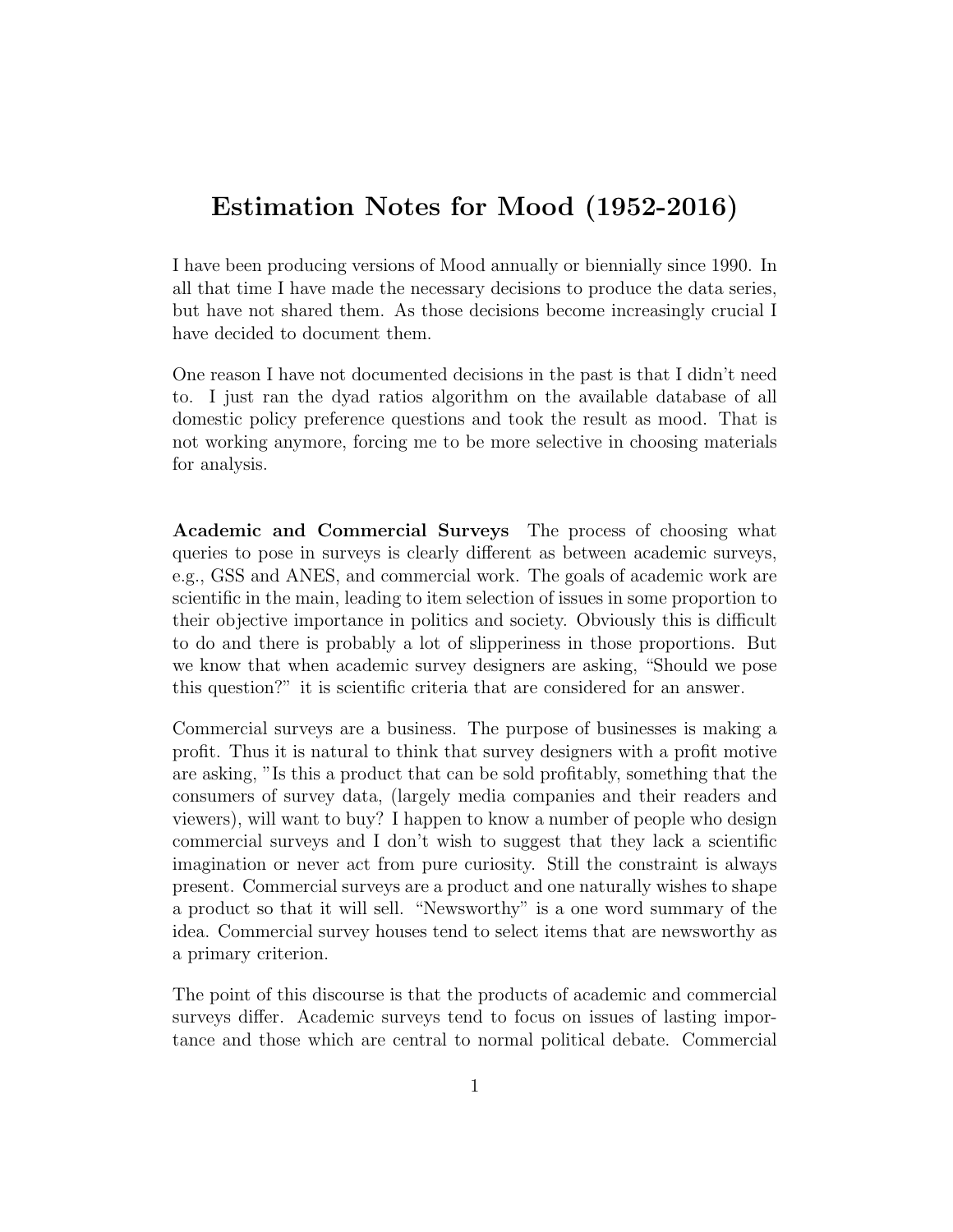surveys tend to focus on issues of public interest, those that are "hot." The academic work features a lot of queries on the old stable division between the parties, the main line of controversy over the size and scope of the American national government. These "New Deal" controversies divide the parties and these days do so nearly perfectly. They are central to the continuing controversy in Washington. But they are also quite stable and predictable. "Democrats favor activist government" or "Republicans oppose big government" are headlines for stories that need not be read because they are so predictable. And the "man bites dog" metaphor tells us that the usual and predictable are not newsworthy.

One can see this in the coverage of the gay marriage issue in recent years. Gay marriage is a genuine hot topic and it has produced some of the highest quality survey series in the history of survey research, the vast majority by commercial firms. There are a dozen or so ways to pose questions about marriage and, unlike the scattered and miscellaneous survey queries of the past, most commercial firms have produced good quality time series of sample responses to comparable questions on two or three of these. The net result is that the quantity and quality of the survey work on gay marriage probably exceeds that on all other topics and exceeds that on the old standard questions, health, welfare, jobs, cities, environment and the like by orders of magnitude. The same has been the case with abortion, immigration, and gun control in the recent past.

What is happening in the  $21^{st}$  Century is that the proportions of academic to commercial are changing fairly strongly in favor of the latter. The best of the academic studies are less frequent than they used to be, the GSS now biennial when it was once annual, the ANES quadrennial when it was once biennial. And at the same time quality improvements in the commercial world have meant that high quality item series are now much more abundant than they used to be. Quality tells in the dyad ratios algorithm; highly controlled variance in a series weighs more heavily than the noisier work that often resulted from flawed comparability in past studies.

The Statistical Issue The limitation of any exploratory dimensional analysis technique is that what comes out is a function of what goes in. What comes out used to be the first standard dimension of American politics be